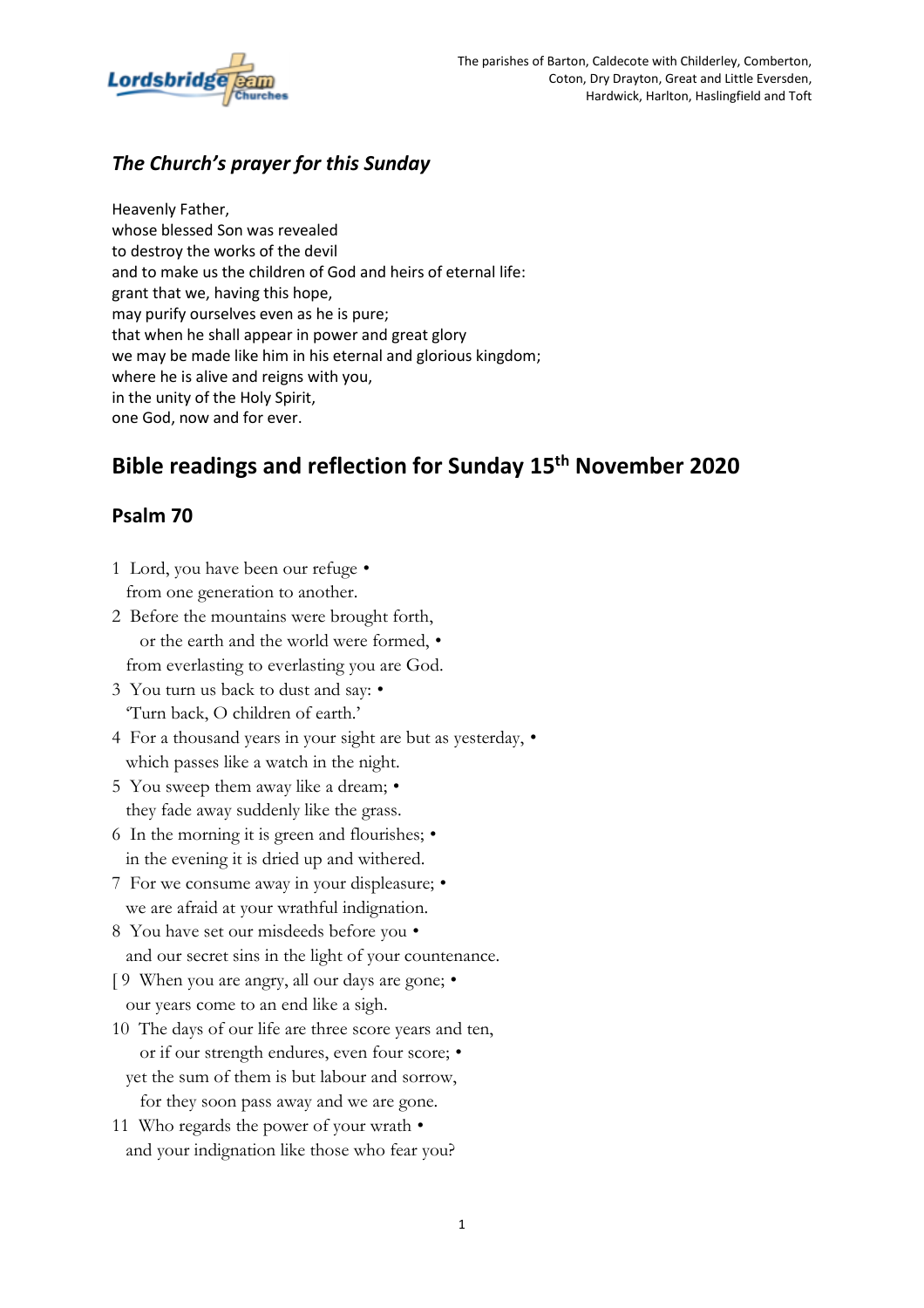

] 12 So teach us to number our days *•* that we may apply our hearts to wisdom.

**Glory to the Father, and to the Son, and to the Holy Spirit. As it was in the beginning is now and shall be for ever. Amen.**

#### **Today's reading from the epistles: 1 Thessalonians 5.1-11**

Now concerning the times and the seasons, brothers and sisters, you do not need to have anything written to you. <sup>2</sup>For you yourselves know very well that the day of the Lord will come like a thief in the night. <sup>3</sup>When they say, 'There is peace and security', then sudden destruction will come upon them, as labour pains come upon a pregnant woman, and there will be no escape! <sup>4</sup>But you, beloved, are not in darkness, for that day to surprise you like a thief; <sup>5</sup>for you are all children of light and children of the day; we are not of the night or of darkness. 'So then, let us not fall asleep as others do, but let us keep awake and be sober; <sup>7</sup> for those who sleep sleep at night, and those who are drunk get drunk at night. <sup>8</sup>But since we belong to the day, let us be sober, and put on the breastplate of faith and love, and for a helmet the hope of salvation. <sup>9</sup>For God has destined us not for wrath but for obtaining salvation through our Lord Jesus Christ,  $10$ <sub>w</sub>ho died for us, so that whether we are awake or asleep we may live with him. <sup>11</sup>Therefore encourage one another and build up each other, as indeed you are doing.

**For the word of the Lord, thanks be to God.** 

#### **Today's reading from the Gospels: Matthew 25:14-30**

#### **The Parable of the Talents**

'For it is as if a man, going on a journey, summoned his slaves and entrusted his property to them; 15to one he gave five talents, to another two, to another one, to each according to his ability. Then he went away. 16The one who had received the five talents went off at once and traded with them, and made five more talents. 17In the same way, the one who had the two talents made two more talents. 18But the one who had received the one talent went off and dug a hole in the ground and hid his master's money. 19After a long time the master of those slaves came and settled accounts with them. 20Then the one who had received the five talents came forward, bringing five more talents, saying, "Master, you handed over to me five talents; see, I have made five more talents." 21His master said to him, "Well done, good and trustworthy slave; you have been trustworthy in a few things, I will put you in charge of many things; enter into the joy of your master." 22And the one with the two talents also came forward, saying, "Master, you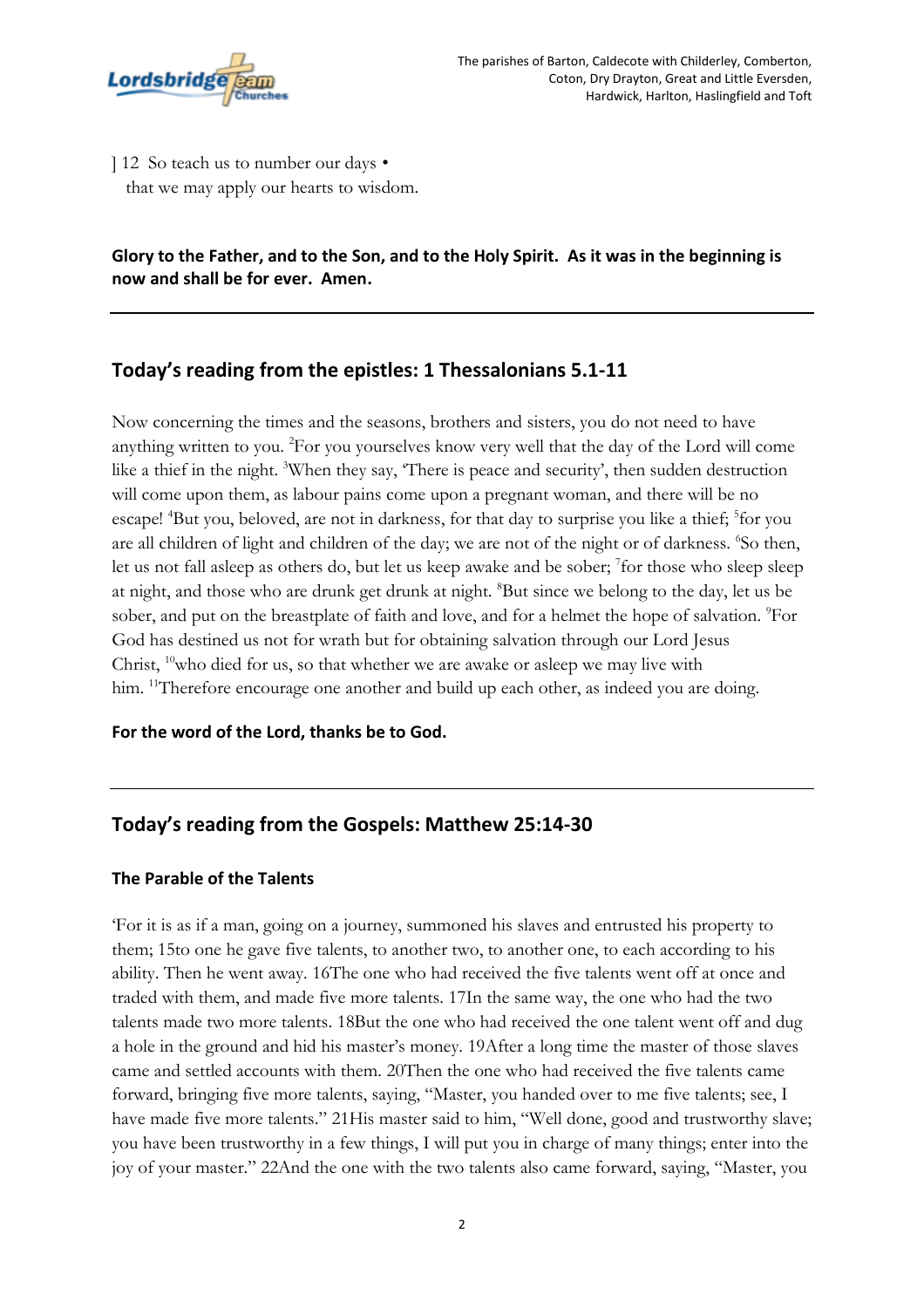

handed over to me two talents; see, I have made two more talents." 23His master said to him, "Well done, good and trustworthy slave; you have been trustworthy in a few things, I will put you in charge of many things; enter into the joy of your master."24Then the one who had received the one talent also came forward, saying, "Master, I knew that you were a harsh man, reaping where you did not sow, and gathering where you did not scatter seed; 25so I was afraid, and I went and hid your talent in the ground. Here you have what is yours." 26But his master replied, "You wicked and lazy slave! You knew, did you, that I reap where I did not sow, and gather where I did not scatter?27Then you ought to have invested my money with the bankers, and on my return I would have received what was my own with interest. 28So take the talent from him, and give it to the one with the ten talents. 29For to all those who have, more will be given, and they will have an abundance; but from those who have nothing, even what they have will be taken away. 30As for this worthless slave, throw him into the outer darkness, where there will be weeping and gnashing of teeth."

#### **For the word of the Lord, thanks be to God.**

## **A reflection from Revd Paul Garnell, interim lead minister in Coton**

*'Priests are called to be servants and shepherds among the people to whom they are sent. With their Bishop and fellow ministers, they are to proclaim the word of the Lord and to watch for the signs of God's new creation. They are to be messengers, watchmen and stewards of the Lord; they are to teach and to admonish, to feed and provide for his family, to search for his children in the wilderness of this world's temptations, and to guide them through its confusions, that they may be saved through Christ for ever. Formed by the word, they are to call their hearers to repentance and to declare in Christ's name the absolution and forgiveness of their sins. With all God's people, they are to tell the story of God's love. They are to baptise new disciples in the name of the Father, and of the Son, and of the Holy Spirit, and to walk with them in the way of Christ, nurturing them in the faith. They are to unfold the Scriptures, to preach the word in season and out of season, and to declare the mighty acts of God. They are to preside at the Lord's table and lead his people in worship, offering with them a spiritual sacrifice of praise and thanksgiving. They are to bless the people in God's name. They are to resist evil, support the weak, defend the poor, and intercede for all in need. They are to minister to the sick and prepare the dying for their death. Guided by the Spirit, they are to discern and foster the gifts of all God's people, that the whole Church may be built up in unity and faith.*

*We trust that long ago you began to weigh and ponder all this, and that you are fully determined, by the grace of God, to devote yourself wholly to his service, so that as you daily follow the rule and teaching of our Lord and grow into his likeness, God may sanctify the lives of all with whom you have to do.'* 

This statement, no doubt familiar to those who have been ordained and to those who have attended ordination services, is taken from the declarations section of the *Common Worship Ordination Services* book. Not exclusively, as it is also found in the *'thee and thou'* version of its predecessor, the *Book of Common Prayer,* and the Ordinal of 1662.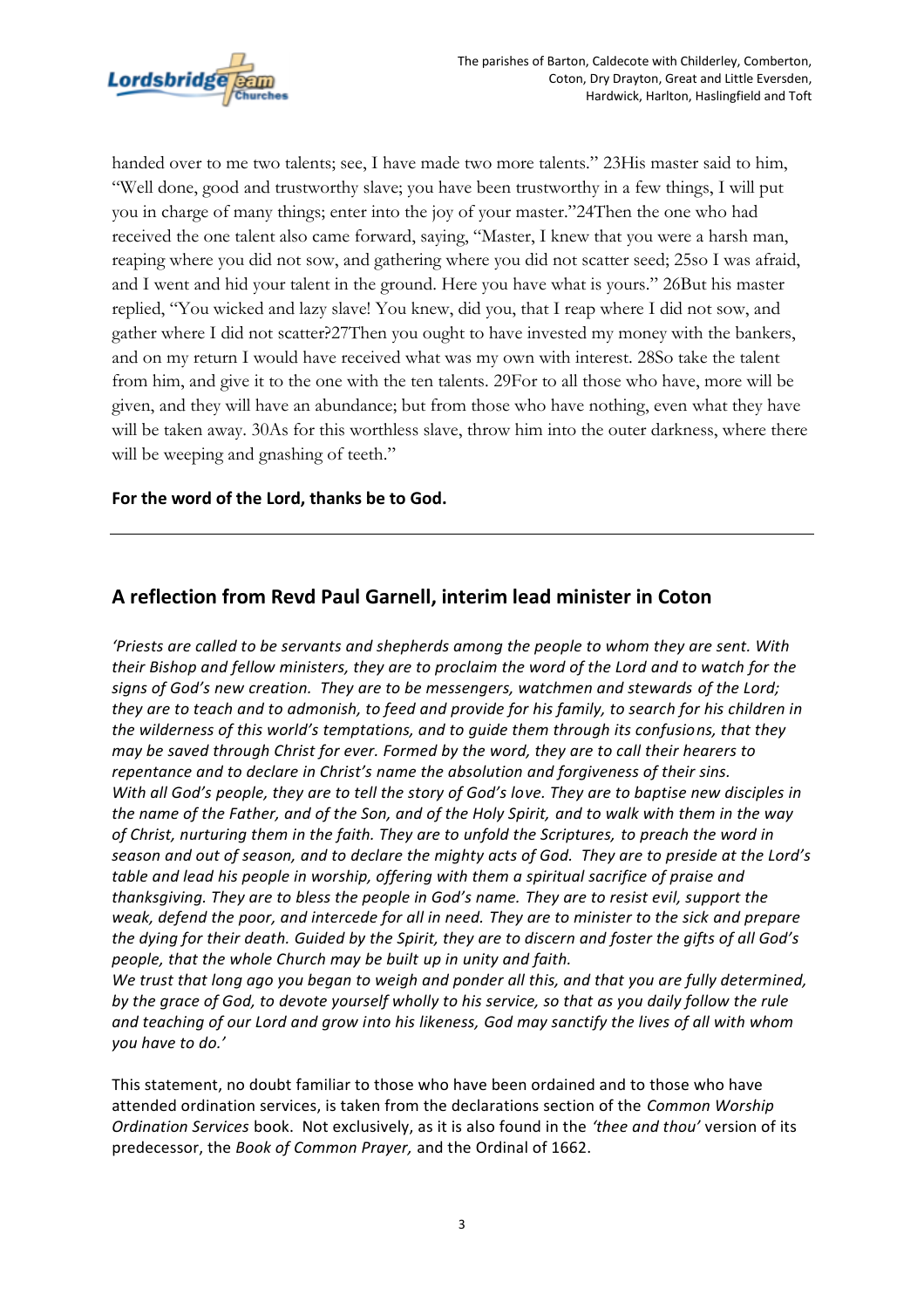

On one hand, the job description – to call it that, is relatively straight forward. This is what you as a priest are '*called'* to do. On the other, it is a responsibility of biblical proportions – mess this up and your salvation could be at risk. 'In the name of our Lord we bid you remember the greatness of the trust that is now to be committed to your charge. Remember always with thanksgiving that the treasure now to be entrusted to you is Christ's own flock, bought by the shedding of his blood on the cross. It is to him that you will render account for your stewardship of his people.' "Ok, where's the door, I'm off!" A fleeting thought for many a would be ordinand, I'm sure. But here is where the link with our gospel reading for today is made. The 'it is to him that you will render account…' is referenced as a footnote in the ordinal to today's gospel reading from Matthew along with Luke 12.42-46 and 1 Corinthians 4.1-4. God as both sovereign and judge. Similarly, although not referenced, the Apostle's Creed also relates: 'he (Jesus) will come to judge the living and the dead.' The affirmation we all stand and declare in some form each Sunday, unless as present circumstances dictate you're in the lounge or study or even the bath (yes, there are people who listen to these audios in the bath – no names mentioned!) So, there's no getting out of it – scripture and tradition put it very much to us that, by virtue of our baptism into the priesthood of all believers we will be *called* to account for the treasure Christ has entrusted to each of us, only by the sounds of it, he will be a lot more peeved with the clergy than anyone else!

So, to the parable of the talents. I would suggest taking a look at both the Matthew and Luke 19: 11-27 readings. The core of the story is the same – a man leaves some assets with a number of servants; and those assets come back to him either multiplied, or just as he left them; the productive servants are praised and rewarded, the unproductive are condemned. Beyond that core narrative, there are many variations of detail and interpretation.

Now I could spend a very long time talking about those variations and their implications (tying myself up in all sorts of theological knots), but I would rather not, because I would like to leave you to do that. I can hear you now saying, 'You wicked, lazy Curate!' But you see on this occasion I am entrusting you with the five, two and one talents to do with them as you see fit. I know if I left them to my dad, regardless of value - they would all end up under the mattress!

But there is an important lesson here for each of us to take away…something Alison pointed out to me during supervision in the wonderful gardens at Madingley Hall last week. It was along the lines of not beating yourself up when it comes to our personal understanding and interpretation of scripture. Yes, the likes of Rowan Williams, the former Archbishop of Canterbury may have the brains of the five-talent worker and that is fine, but Jesus doesn't just speak with the supposed experts; in fact, he spent a lot of his energy challenging and being rude about those who thought they had it all wrapped up. Not that I am making such a distinction with Rowan rather he is a very learned and holy man. He did, however, turn me down for spiritual direction citing a busy work schedule, but I won't hold that against him. Jesus' audiences were mostly regular folk; and his sayings and teachings are for the regular people of today too. They are not mine, but yours. And remember, one of the greatest differences between a story and say a commandment is that it is open-ended – it lives in us rather than instructing us, it is open and not closed.

So, to avoid the accusation that I am obfuscating, I will limit myself to just a few comments on this parable. It may seem to be an economics lesson - and indeed, having read this week of the ways in which one might actually make money through various risky investments in say, Covid-19 vaccines or a bet on whether Trump or Biden become president, I was reminded that those who have money make money, while those who don't and just get by consider nothing more than